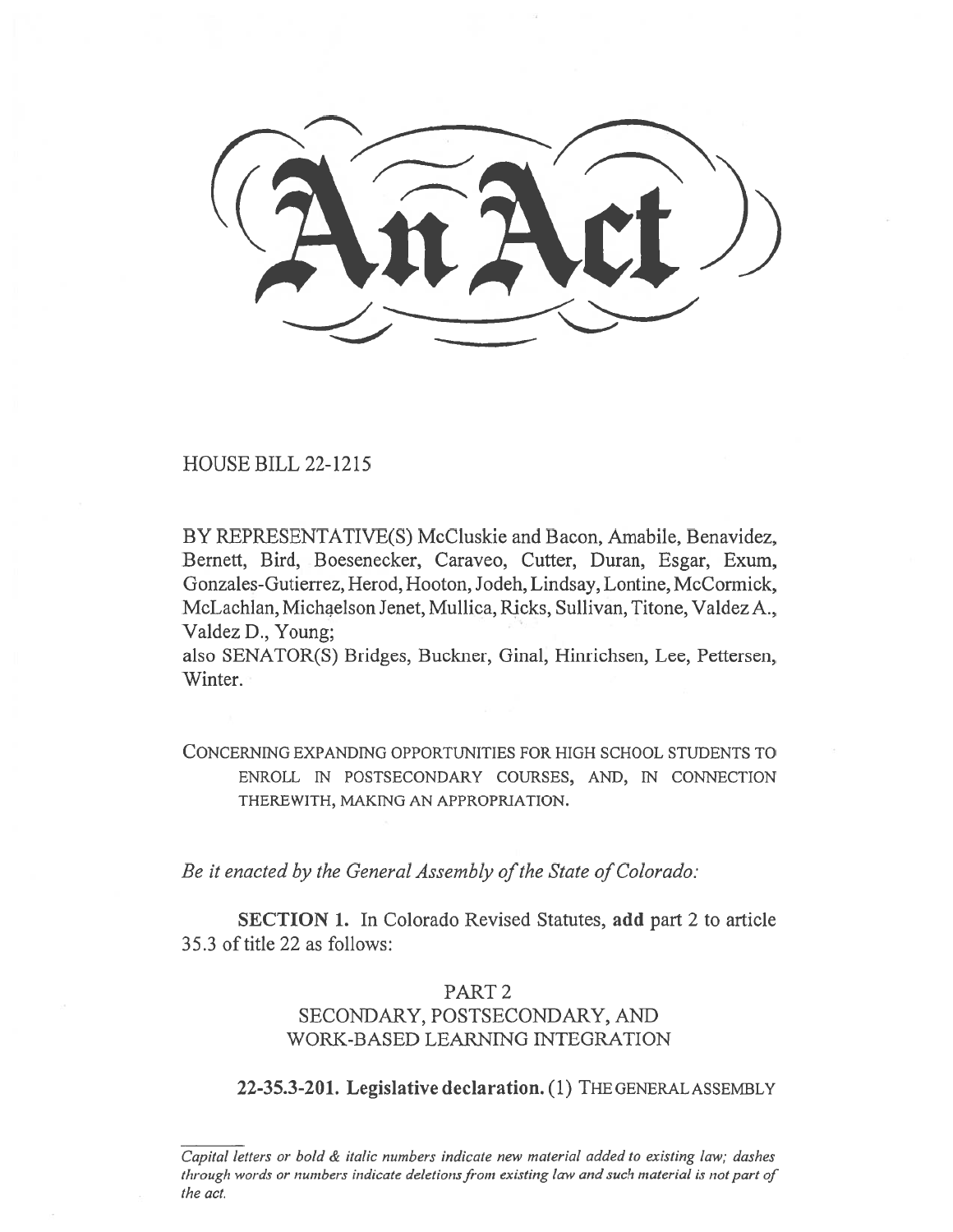#### FINDS THAT:

(a) COLORADO'S ECONOMIC VITALITY DEPENDS ON A HIGHLY EDUCATED, SKILLED, AND DIVERSE WORKFORCE READY TO MEET THE JOB DEMANDS OF A POST-PANDEMIC WORLD. THIS REQUIRES A LEARNER-CENTERED APPROACH TO EVALUATING CURRENT PROGRAMS DESIGNED TO INTEGRATE SECONDARY, POSTSECONDARY, AND WORK-BASED LEARNING OPPORTUNITIES FOR STUDENTS ENROLLED IN HIGH SCHOOL AND, ULTIMATELY, CREATING PATHWAYS AND WORKFORCE OPTIONS THAT BLUR THE LINES BETWEEN EDUCATION AND CAREER.

(b) COLORADO IS CONSIDERED A NATIONAL LEADER IN CONCURRENT ENROLLMENT POLICY. THE STATE HAS ENACTED SEVERAL STATUTES AT DIFFERENT TIMES AUTHORIZING STUDENTS TO EARN COLLEGE CREDITS WHILE ENROLLED IN HIGH SCHOOLS. THESE STATUTES ADDRESS VARIOUS ASPECTS OF COLLEGE READINESS AND SUCCESS, INCLUDING CONCURRENT ENROLLMENT PROGRAMS AUTHORIZED IN ARTICLE 35 OF THIS TITLE 22; THE ACCELERATING STUDENTS THROUGH CONCURRENT ENROLLMENT, OR ASCENT, PROGRAM CREATED IN SECTION 22-35-108; PATHWAYS IN TECHNOLOGY EARLY COLLEGE, OR P-TECH, HIGH SCHOOLS AUTHORIZED IN PART 1 OF THIS ARTICLE 35.3; THE TEACHER RECRUITMENT EDUCATION AND PREPARATION, OR TREP, PROGRAM CREATED IN SECTION 22-35-108.5; ADVANCED PLACEMENT COURSES; THE HIGH SCHOOL INNOVATIVE LEARNING PILOT PROGRAM CREATED IN ARTICLE 35.6 OF THIS TITLE 22; THE CAREER DEVELOPMENT SUCCESS PROGRAM CREATED IN SECTION 22-54-138; AND THE FOURTH-YEAR INNOVATION PILOT PROGRAM CREATED IN PART 13 OF ARTICLE 3.3 OF TITLE 23.

(c) THE GENERAL ASSEMBLY HAS ALSO ENACTED MANY STATUTES DIRECTING COMMUNITY COLLEGES AND THE STATE WORK FORCE DEVELOPMENT COUNCIL TO CREATE AND EXPAND CAREER PATHWAYS IN A WIDE VARIETY OF CAREERS, RANGING FROM MANUFACTURING CAREER PATHWAYS TO INTEGRATED CAREER PATHWAYS WITHIN GROWING INDUSTRY SECTORS TO CAREER PATHWAYS FOR TEACHERS;

(d) THESE PROGRAMS AND STATUTES HAVE LED TO A SIGNIFICANT EXPANSION OF WORK-BASED LEARNING AND PARTNERSHIPS WITH EMPLOYERS AND A NOTABLE INCREASE IN THE NUMBER OF STUDENTS COMPLETING INDUSTRY CREDENTIAL PROGRAMS, WORK-BASED LEARNING EXPERIENCES, AND COURSES IN HIGH SCHOOLS THAT QUALIFY FOR BOTH

## PAGE 2-HOUSE BILL 22-1215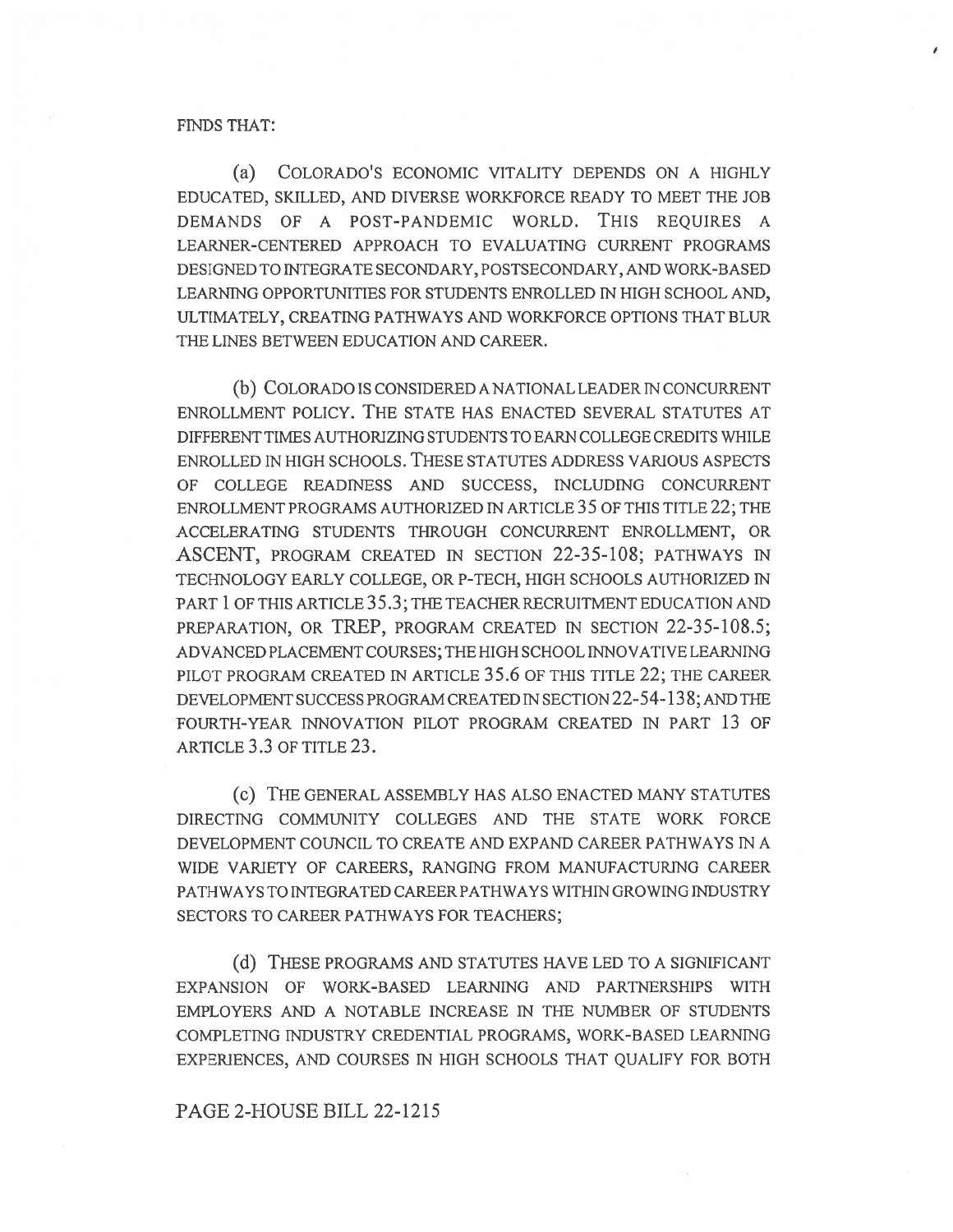SECONDARY AND POSTSECONDARY CREDIT. THE DEPARTMENT OF EDUCATION REPORTS THAT, BETWEEN 2016 AND 2021, OVER THIRTY-ONE THOUSAND STUDENTS COMPLETED CREDENTIALS, WORK-BASED LEARNING EXPERIENCES, AND QUALIFYING ADVANCED PLACEMENT COURSES THROUGH THE CAREER DEVELOPMENT INCENTIVE PROGRAM ALONE.

(e) IN ADDITION, THERE ARE MORE THAN TWENTY EARLY COLLEGES AND SEVEN P-TECH SCHOOLS OPERATING WITHIN THE STATE, AND THE GENERAL ASSEMBLY ANNUALLY APPROPRIATES MONEY TO FUND UP TO FIVE HUNDRED ASCENT PROGRAM STUDENTS;

(f) IMPORTANTLY, ALTHOUGH COLORADO HAS MANY EXAMPLES OF INNOVATION THROUGH SECONDARY, POSTSECONDARY, AND WORK-BASED LEARNING INTEGRATION PROGRAMS, THE SCALABILITY OF THESE PROGRAMS, DESPITE THEIR SUCCESS, CAN BE LIMITED DUE TO LEGAL, GEOGRAPHIC, AND FINANCIAL BARRIERS, AND THE MAJORITY OF THESE PROGRAMS ARE GENERALLY AVAILABLE ONLY TO STUDENTS IN URBAN AND LARGER SCHOOL DISTRICTS;

(g) THE TASK FORCE CREATED IN HOUSE BILL 21-1330 TO STUDY ISSUES IN POSTSECONDARY EDUCATION RECOMMENDED THE STATE FOCUS ON BLURRING THE BOUNDARIES BETWEEN HIGH SCHOOL, POSTSECONDARY EDUCATION, AND THE WORKFORCE. THE FINAL REPORT CALLED FOR EXPANDING INNOVATIVE HIGH SCHOOL, POSTSECONDARY, AND WORKFORCE OPTIONS AND PATHWAYS, BROADLY INCLUDING WORK-BASED LEARNING, CREDENTIAL COMPLETION, AND APPRENTICESHIPS AMONG OTHER EXPERIENCES, WITH A FOCUS ON HIGH-NEED, IN-DEMAND, HIGH-VALUE BUSINESS- AND INDUSTRY-FOCUSED CAREER PATHWAYS .

(h) WHILE THERE IS A CLEAR PATTERN OF POSITIVE IMPACTS ON STUDENTS RESULTING FROM PARTICIPATION IN SECONDARY, POSTSECONDARY, AND WORK-BASED LEARNING INTEGRATION PROGRAMS, THE COMPLICATED AND INTERWOVEN SET OF ISSUES RELATED TO PROGRAM APPROVAL, AVAILABILITY, AND FUNDING RESULT IN UNEQUAL STUDENT ACCESS ACROSS THE STATE; AND

(i) CONSEQUENTLY, THE STATE SHOULD PROVIDE WELL-INFORMED EDUCATORS, ADMINISTRATORS, AND POLICY PROFESSIONALS AN OPPORTUNITY TO CAREFULLY DELIBERATE TO ENSURE THAT SUCCESSFUL, HIGH-PERFORMING PROGRAMS ARE NOT ADVERSELY IMPACTED WHILE

## PAGE 3-HOUSE BILL 22-1215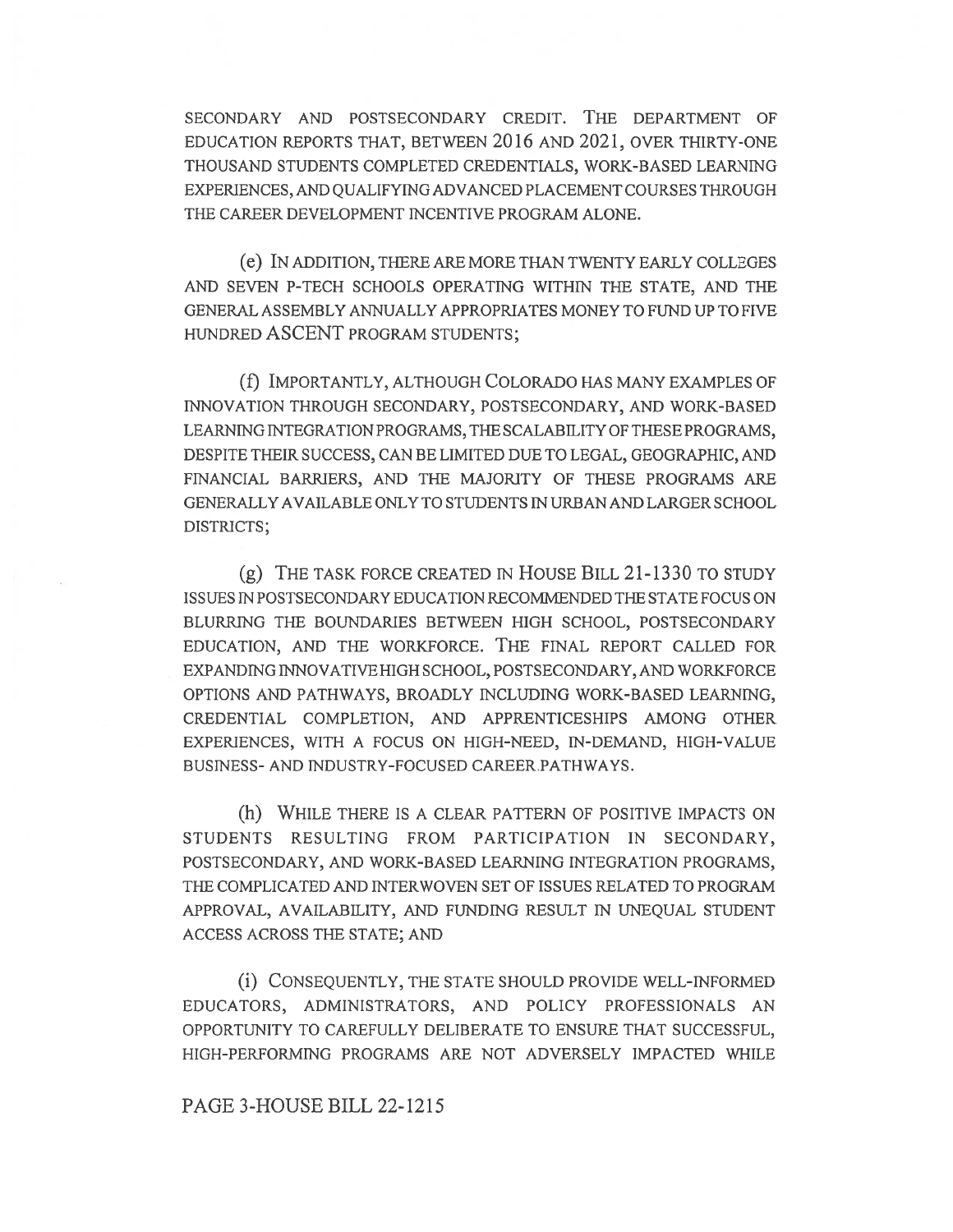STRATEGIES ARE DESIGNED TO ENABLE INNOVATION AND MORE EQUITABLE ACCESS TO SECONDARY, POSTSECONDARY, AND WORK-BASED LEARNING INTEGRATION PROGRAMS FOR STUDENTS IN ALL REGIONS OF THE STATE.

(2) THE GENERAL ASSEMBLY FINDS, THEREFORE, THAT IT IS NECESSARY TO DIRECT THE COMMISSIONER OF EDUCATION, THE EXECUTIVE DIRECTOR OF THE DEPARTMENT OF HIGHER EDUCATION, AND THE CHAIR OF THE STATE WORK FORCE DEVELOPMENT COUNCIL TO CONVENE A SECONDARY, POSTSECONDARY, AND WORK-BASED LEARNING INTEGRATION PROGRAM DEVELOPMENT TASK FORCE TO DEVELOP AND RECOMMEND POLICIES, LAWS, AND RULES TO SUPPORT THE EQUITABLE AND SUSTAINABLE EXPANSION AND ALIGNMENT OF PROGRAMS THAT INTEGRATE SECONDARY, POSTSECONDARY, AND WORK-BASED LEARNING OPPORTUNITIES IN ALL REGIONS OF THE STATE.

22-35.3-202. Definitions. AS USED IN THIS PART 2, UNLESS THE CONTEXT OTHERWISE REQUIRES:

(1) "ASCENT PROGRAM" MEANS THE ACCELERATING STUDENTS THROUGH CONCURRENT ENROLLMENT PROGRAM CREATED IN SECTION 22-35-108.

(2) "EARLY COLLEGE PROGRAM" MEANS AN EDUCATIONAL PROGRAM THAT ENABLES A STUDENT TO SIMULTANEOUSLY EARN A HIGH SCHOOL DIPLOMA AND COMPLETE A POSTSECONDARY CERTIFICATE OR DEGREE.

(3) "EDUCATION LEADERSHIP COUNCIL" MEANS THE GOVERNOR'S EDUCATION LEADERSHIP COUNCIL CREATED BY EXECUTIVE ORDER B 2017-001.

(4) "EXECUTIVE DIRECTOR" MEANS THE EXECUTIVE DIRECTOR OF THE DEPARTMENT OF HIGHER EDUCATION.

(5) "P-TECH SCHOOL" MEANS A PATHWAYS IN TECHNOLOGY EARLY COLLEGE HIGH SCHOOL, OR PROGRAM WITHIN A HOST SCHOOL, THAT IS APPROVED PURSUANT TO PART 1 OF THIS ARTICLE 35.3.

(6) (a) "SECONDARY, POSTSECONDARY, AND WORK-BASED LEARNING INTEGRATION PROGRAM" MEANS A PROGRAM THAT:

PAGE 4-HOUSE BILL 22-1215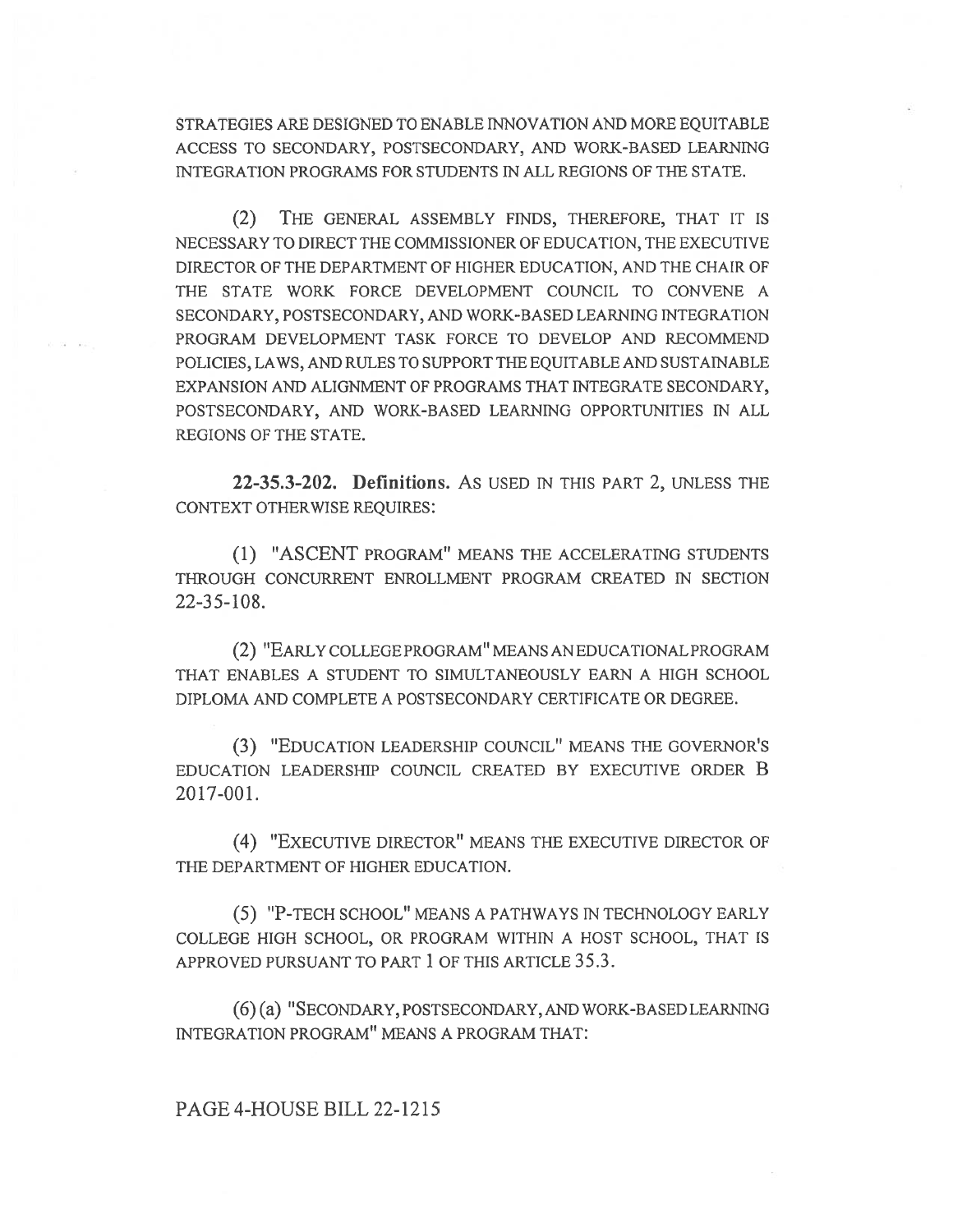(I) IS AVAILABLE TO STUDENTS ENROLLED IN SECONDARY GRADES;

(II) INTEGRATES SECONDARY COURSE WORK WITH POSTSECONDARY COURSE WORK OR WORK-BASED LEARNING, OR BOTH;

(III) IS DESIGNED TO LEAD TO ATTAINMENT OF A HIGH SCHOOL DIPLOMA AND A POSTSECONDARY CREDENTIAL, INCLUDING A DEGREE OR AN INDUSTRY-RECOGNIZED CERTIFICATE, BEFORE THE STUDENT COMPLETES HIGH SCHOOL; AND

(IV) MAY BE COMPLETED WITHIN FOUR, FIVE, OR SIX YEARS OF HIGH SCHOOL ENROLLMENT.

(b) "SECONDARY, POSTSECONDARY, AND WORK-BASED LEARNING INTEGRATION PROGRAMS" INCLUDE, BUT ARE NOT LIMITED TO, EARLY COLLEGE PROGRAMS, P-TECH SCHOOLS, THE ASCENT PROGRAM, THE TREP PROGRAM, THE HIGH SCHOOL INNOVATIVE LEARNING PILOT PROGRAM CREATED IN ARTICLE 35.6 OF THIS TITLE 22, THE CAREER DEVELOPMENT SUCCESS PROGRAM CREATED IN SECTION 22-54-138, AND THE FOURTH-YEAR INNOVATION PILOT PROGRAM CREATED IN PART 13 OF ARTICLE 3.3 OF TITLE 23.

(7) "STATE WORK FORCE DEVELOPMENT COUNCIL" OR "STATE COUNCIL" MEANS THE STATE WORKFORCE DEVELOPMENT COUNCIL CREATED IN THE DEPARTMENT OF LABOR AND EMPLOYMENT IN SECTION 24-46.3-101.

(8) "TASK FORCE" MEANS THE SECONDARY, POSTSECONDARY, AND WORK-BASED LEARNING INTEGRATION TASK FORCE CONVENED PURSUANT TO SECTION 22-35.3-203.

(9) "TREP PROGRAM" MEANS THE TEACHER RECRUITMENT EDUCATION AND PREPARATION PROGRAM CREATED IN SECTION 22-35-108.5.

(10) (a) "WORK-BASED LEARNING" MEANS LEARNING THAT OCCURS, IN WHOLE OR IN PART, IN THE WORKPLACE AND PROVIDES YOUTH AND ADULTS WITH HANDS-ON REAL-WORLD EXPERIENCE AND TRAINING FOR SKILLS DEVELOPMENT.

(b) "WORK-BASED LEARNING" INCLUDES ACTIVITIES SUCH AS JOB SHADOWING, INTERNSHIPS, EXTERNSHIPS, PRE-APPRENTICESHIPS,

## PAGE 5-HOUSE BILL 22-1215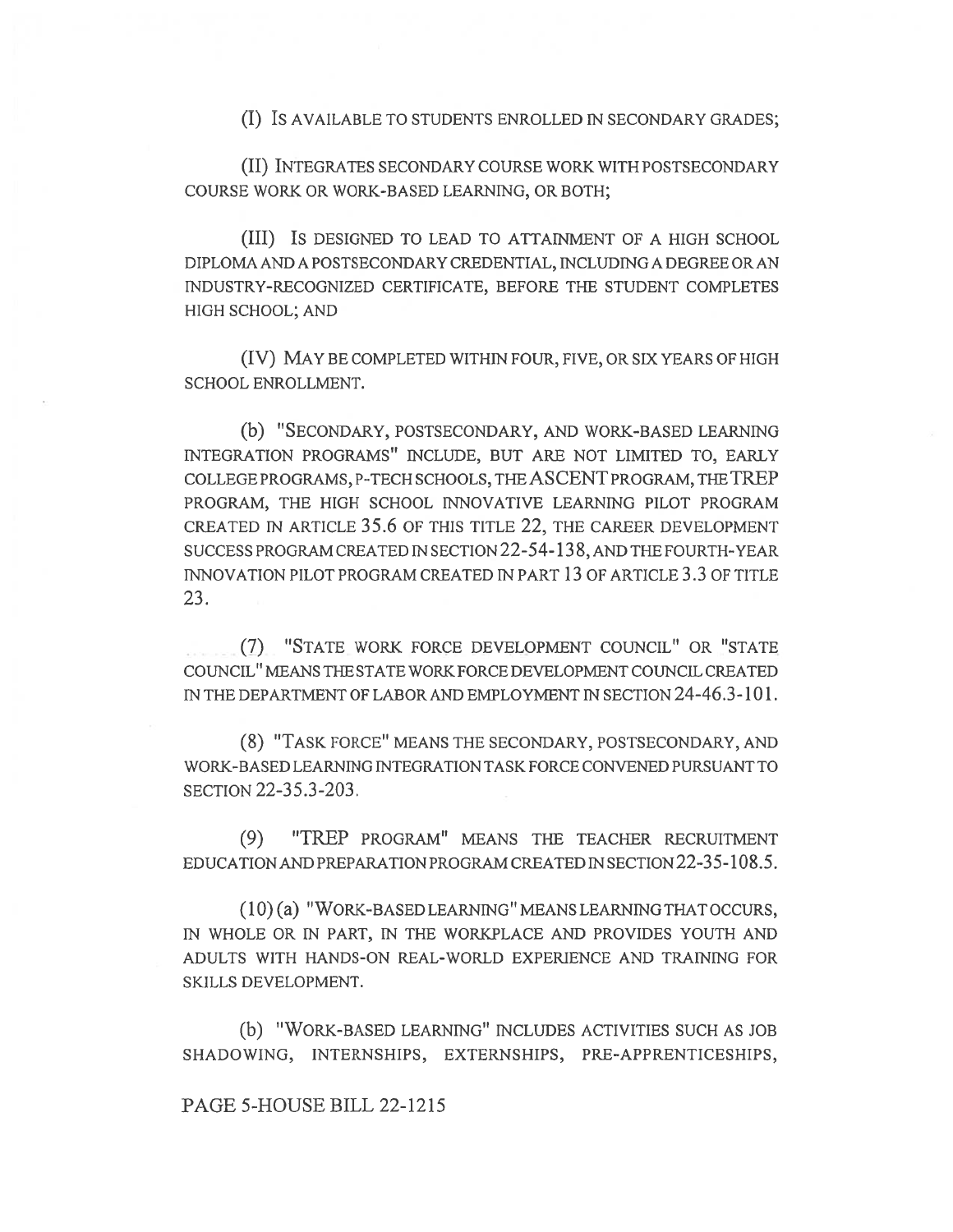APPRENTICESHIPS, RESIDENCIES, AND INCUMBENT-WORKER TRAINING.

22-35.3-203. Secondary, postsecondary, and work-based learning integration task force. (1) No LATER THAN JULY 1, 2022, THE COMMISSIONER, IN COLLABORATION WITH THE EXECUTIVE DIRECTOR AND THE CHAIR OF THE STATE WORK FORCE DEVELOPMENT COUNCIL, SHALL CONVENE THE SECONDARY, POSTSECONDARY, AND WORK-BASED LEARNING INTEGRATION TASK FORCE. THE TASK FORCE MEMBERSHIP CONSISTS OF, AT A MINIMUM:

(a) THE COMMISSIONER OR THE COMMISSIONER'S DESIGNEE;

(b) THE EXECUTIVE DIRECTOR OR THE EXECUTIVE DIRECTOR'S DESIGNEE;

(c) THE DIRECTOR OF THE STATE CAREER AND TECHNICAL EDUCATION PROGRAM OR THE DIRECTOR'S DESIGNEE;

(d) THE CHAIR OF THE STATE COUNCIL OR THE CHAIR'S DESIGNEE; AND

(e) THE FOLLOWING INDIVIDUALS SELECTED BY THE COMMISSIONER, IN COLLABORATION WITH THE EXECUTIVE DIRECTOR AND THE STATE COUNCIL CHAIR:

(I) REPRESENTATIVES FROM SECONDARY EDUCATION WHO HAVE EXPERIENCE IN CONCURRENT ENROLLMENT PROGRAMMING, INCLUDING, AT A MINIMUM, REPRESENTATIVES OF SCHOOL DISTRICT ADMINISTRATORS, PRINCIPALS, TEACHERS, PARENTS, AND STUDENTS;

(II) REPRESENTATIVES FROM HIGHER EDUCATION WHO HAVE EXPERIENCE IN CONCURRENT ENROLLMENT PROGRAMMING, INCLUDING, AT A MINIMUM, REPRESENTATIVES OF FOUR-YEAR INSTITUTIONS OF HIGHER EDUCATION, COMMUNITY COLLEGES, LOCAL DISTRICT COLLEGES, AREA TECHNICAL SCHOOLS, AND STUDENTS;

(III) REPRESENTATIVES FROM THE EDUCATION LEADERSHIP COUNCIL;

(IV) REPRESENTATIVES FROM THE DISABILITY COMMUNITY, INCLUDING, AT A MINIMUM, REPRESENTATIVES OF DISABILITY ADVOCACY

#### PAGE 6-HOUSE BILL 22-1215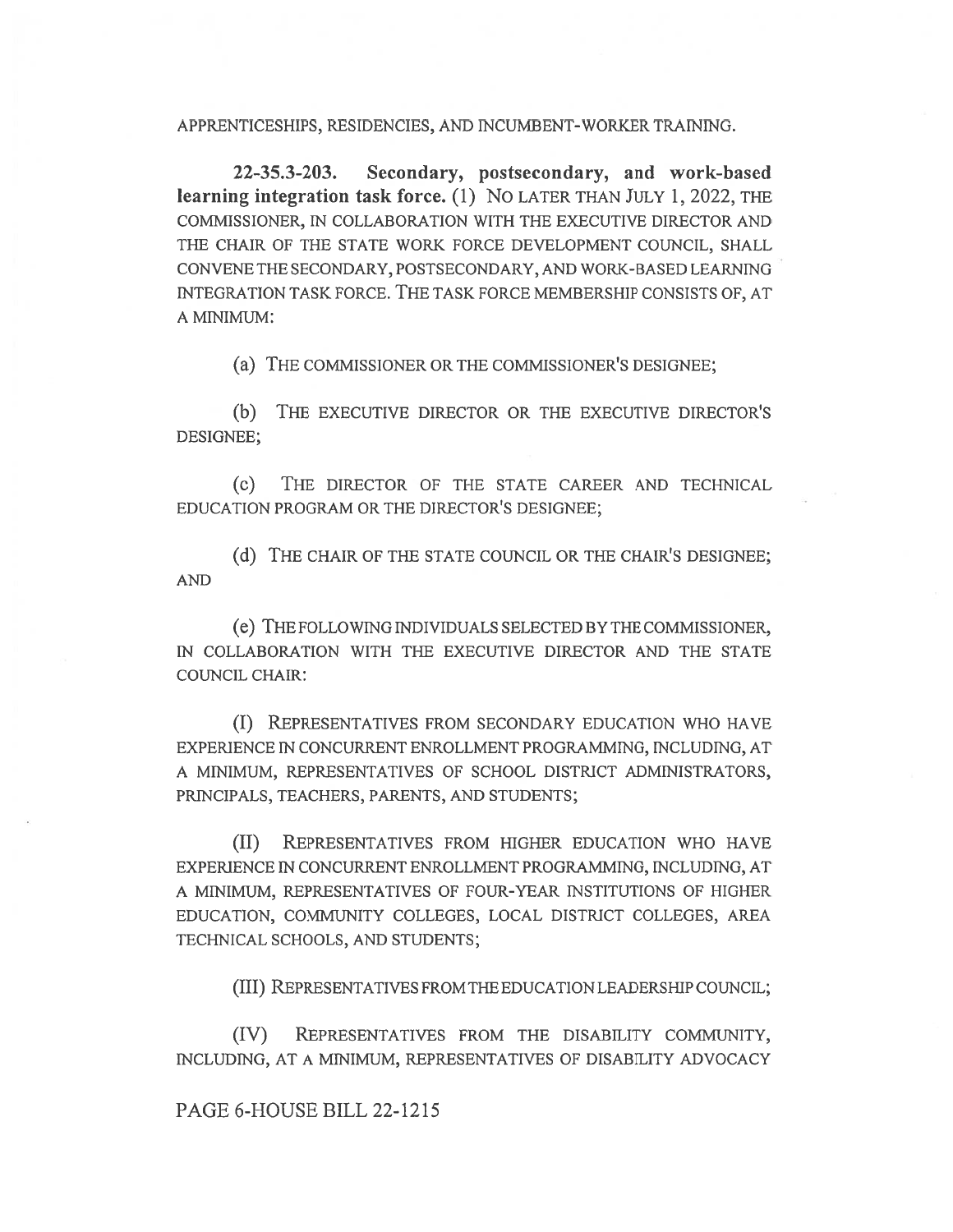GROUPS;

(V) REPRESENTATIVES OF THE BUSINESS COMMUNITY; AND

(VI) REPRESENTATIVES FROM EDUCATION ADVOCACY GROUPS THAT ADDRESS HIGH SCHOOL, POSTSECONDARY, AND WORK-BASED LEARNING INTEGRATION ISSUES.

(2) THE COMMISSIONER, OR THE COMMISSIONER'S DESIGNEE, SHALL SERVE AS CHAIR OF THE TASK FORCE. THE TASK FORCE SHALL MEET AT THE CALL OF THE CHAIR AT LEAST FOUR TIMES FROM JULY 2022 THROUGH DECEMBER 2022 AND AT LEAST FOUR TIMES FROM MAY 2023 THROUGH DECEMBER 2023. THE TASK FORCE IS A STATE PUBLIC BODY FOR PURPOSES OF SECTION 24-6-402, AND MEETINGS OF THE TASK FORCE ARE SUBJECT TO THE REQUIREMENTS OF SAID SECTION. THE TASK FORCE IS SUBJECT TO THE PROVISIONS OF THE "COLORADO OPEN RECORDS ACT", PART 2 OF ARTICLE 72 OF TITLE 24.

(3) THE TASK FORCE MEMBERS SERVE WITHOUT COMPENSATION BUT MAY BE REIMBURSED FOR EXPENSES DIRECTLY RELATING TO THEIR SERVICE ON THE TASK FORCE.

(4) THE DEPARTMENTS OF EDUCATION, HIGHER EDUCATION, AND LABOR AND EMPLOYMENT SHALL PROVIDE TO THE TASK FORCE STAFF SUPPORT AND MEETING SPACE UPON REQUEST OF THE CHAIR, WORKING WITH THE EXECUTIVE DIRECTOR AND THE STATE COUNCIL CHAIR.

22-35.3-204. Task force duties - report. (1) THE TASK FORCE SHALL:

(a) COORDINATE WITH THE EDUCATION LEADERSHIP COUNCIL AND THE STATE WORK FORCE DEVELOPMENT COUNCIL IN COMPLETING ITS DUTIES;

(b) DESIGN AND RECOMMEND COMPREHENSIVE, UNIFORM POLICIES THAT ENCOURAGE AND EMPOWER HIGH SCHOOLS AND POSTSECONDARY INSTITUTIONS TO CREATE AND SUSTAIN SECONDARY, POSTSECONDARY, AND WORK-BASED LEARNING INTEGRATION PROGRAMS IN EVERY REGION OF THE STATE. THE TASK FORCE SHALL DESIGN THE POLICY RECOMMENDATIONS TO INCREASE THE NUMBER, COORDINATION, AND COLLABORATION OF THESE PROGRAMS AND MUST INCLUDE, AT A MINIMUM, POLICIES THAT ENABLE A

PAGE 7-HOUSE BILL 22-1215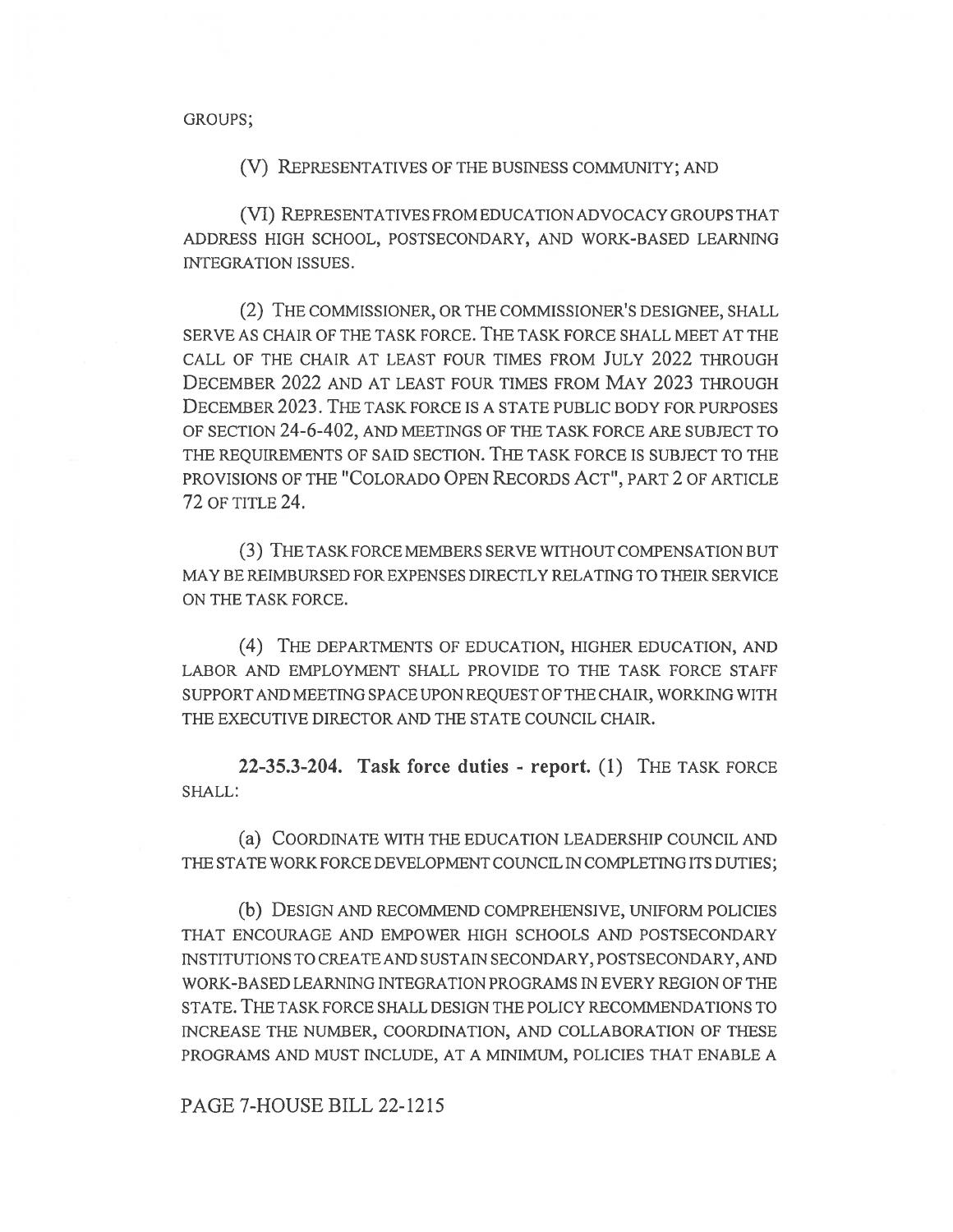HIGH SCHOOL THAT CHOOSES TO PROVIDE AN EARLY COLLEGE PROGRAM TO STRUCTURE THE PROGRAM AS A FOUR-YEAR PROGRAM, ENCOMPASSING GRADES NINE THROUGH TWELVE; A FIVE-YEAR PROGRAM, ENCOMPASSING GRADES NINE THROUGH THIRTEEN; OR A SIX-YEAR PROGRAM, ENCOMPASSING GRADES NINE THROUGH FOURTEEN. IN DESIGNING COMPREHENSIVE, UNIFORM POLICIES TO ENABLE FOUR-, FIVE-, AND SIX-YEAR EARLY COLLEGE PROGRAMS, THE TASK FORCE SHALL ADDRESS THE WAYS IN WHICH EXISTING STATUTES AND RULES MUST BE MODIFIED, COMBINED, OR REPEALED TO ACCOMPLISH THE GOAL OF ENABLING SCHOOL DISTRICTS AND CHARTER SCHOOLS, WORKING WITH POSTSECONDARY INSTITUTIONS, TO PROVIDE EARLY COLLEGE PROGRAMS.

(c) DESIGN AND RECOMMEND POLICIES TO COORDINATE AND EXPAND INNOVATIVE POSTSECONDARY AND WORKFORCE CREDENTIAL OPTIONS AND CAREER PATHWAYS AVAILABLE THROUGH SECONDARY, POSTSECONDARY, AND WORK-BASED LEARNING INTEGRATION PROGRAMS, WITH A FOCUS ON CAREER PATHWAYS LEADING TO CREDENTIALS ASSOCIATED WITH HIGH-NEED, IN-DEMAND, HIGH-VALUE BUSINESSES AND INDUSTRIES;

(d) MAKE RECOMMENDATIONS CONCERNING THE CREATION OF A STATEWIDE CORPS OF COUNSELORS TO ASSIST STUDENTS IN IDENTIFYING, UNDERSTANDING, AND NAVIGATING OPTIONS FOR SECONDARY, POSTSECONDARY, AND WORK-BASED LEARNING INTEGRATION PROGRAMS;

(e) MAKE RECOMMENDATIONS CONCERNING METHODS FOR PUBLICIZING THE REQUIREMENTS, BENEFITS, AND AVAILABILITY OF SECONDARY, POSTSECONDARY, AND WORK-BASED LEARNING INTEGRATION PROGRAMS TO STUDENTS AND FAMILIES THROUGHOUT THE STATE;

(f) TAKING INTO ACCOUNT ALL EXISTING AND POTENTIAL FUNDING SOURCES, DESIGN POLICY RECOMMENDATIONS THAT CREATE A UNIFORM AND COMPREHENSIVE FUNDING MECHANISM FOR SECONDARY, POSTSECONDARY, AND WORK-BASED LEARNING INTEGRATION PROGRAMS. THE POLICY RECOMMENDATIONS MUST ADDRESS IMPLICATIONS FOR EXISTING PROGRAMS, INCLUDING THE ASCENT PROGRAM, THE TREP PROGRAM, AND P-TECH HIGH SCHOOLS.

(g) RECOMMEND CHARACTERISTICS OF AND STANDARDS FOR SECONDARY, POSTSECONDARY, AND WORK-BASED LEARNING INTEGRATION PROGRAMS FOR PURPOSES OF AUTHORIZING AND MEASURING THE

#### PAGE 8-HOUSE BILL 22-1215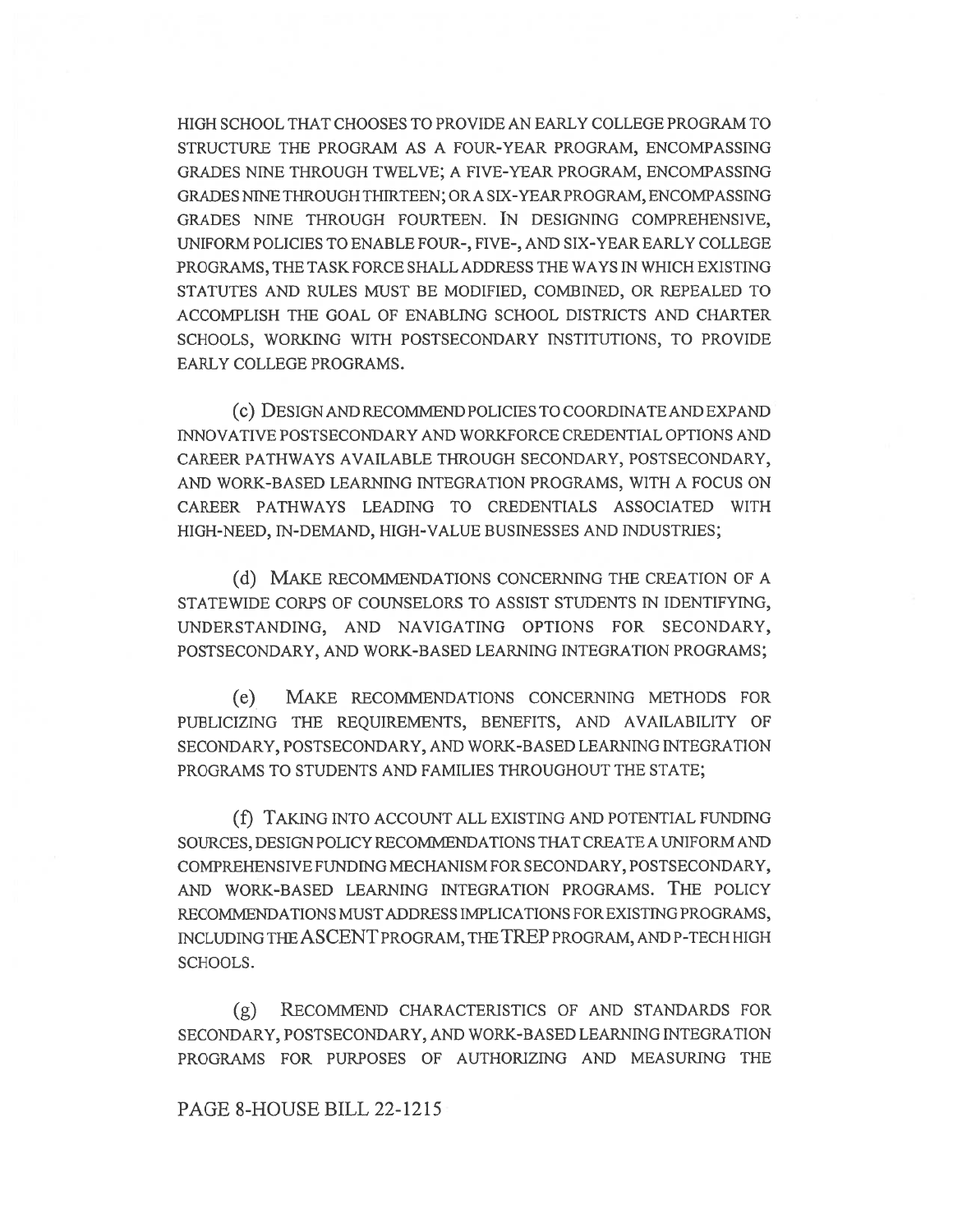PERFORMANCE OF THESE PROGRAMS AND MAKE RECOMMENDATIONS CONCERNING HOW BEST TO USE DATA TO BUILD EVIDENCE OF THE LONG-TERM IMPACT OF THESE PROGRAMS. THE CHARACTERISTICS AND STANDARDS MUST ALLOW HIGH SCHOOLS OF ALL SIZES AND FROM EVERY REGION OF THE STATE TO DEMONSTRATE PROGRAM QUALITY, REGARDLESS OF THE SIZE OF THE SCHOOL.

(h) IDENTIFY CHALLENGES STUDENTS FACE IN ACCESSING AND COMPLETING CREDENTIALS THROUGH SECONDARY, POSTSECONDARY, AND WORK-BASED LEARNING INTEGRATION PROGRAMS AND RECOMMEND WAYS TO ADDRESS AND REDUCE THESE CHALLENGES.

(2) IN COMPLETING ITS DUTIES, THE TASK FORCE SHALL SOLICIT INPUT FROM EMPLOYERS AND TEACHERS WHO WORK WITH SECONDARY, POSTSECONDARY, AND WORK-BASED LEARNING INTEGRATION PROGRAMS AND REPRESENTATIVES OF SCHOOL DISTRICTS, CHARTER SCHOOLS, BOARDS OF COOPERATIVE SERVICES, AND POSTSECONDARY INSTITUTIONS FROM AROUND THE STATE WHO HAVE EXPERTISE IN SECONDARY, POSTSECONDARY, AND WORK-BASED LEARNING INTEGRATION PROGRAMS. THE TASK FORCE SHALL FOCUS ON THE ISSUES SPECIFIED IN SUBSECTION (1) OF THIS SECTION WITHOUT ADDRESSING THE COOPERATIVE AGREEMENTS BETWEEN LOCAL EDUCATION PROVIDERS AND INSTITUTIONS OF HIGHER EDUCATION ENTERED INTO PURSUANT TO SECTION 22-35-104.

(3) THE TASK FORCE SHALL PREPARE AN INTERIM REPORT AND A FINAL REPORT OF ITS FINDINGS AND RECOMMENDATIONS WITH REGARD TO THE ISSUES DESCRIBED IN SUBSECTION (1) OF THIS SECTION AND SUBMIT THE REPORTS TO THE GOVERNOR, THE EDUCATION LEADERSHIP COUNCIL, THE STATE BOARD OF EDUCATION, THE COLORADO COMMISSION ON HIGHER EDUCATION, AND THE EDUCATION COMMITTEES OF THE SENATE AND THE HOUSE OF REPRESENTATIVES, OR ANY SUCCESSOR COMMITTEES. THE TASK FORCE SHALL SUBMIT THE INTERIM REPORT ON OR BEFORE DECEMBER 1, 2022, AND THE FINAL REPORT ON OR BEFORE DECEMBER 1, 2023.

22-35.3-205. Legislative advisory council - created. THERE IS CREATED A LEGISLATIVE ADVISORY COUNCIL CONSISTING OF LEGISLATORS APPOINTED, ONE EACH, BY THE SPEAKER AND THE MINORITY LEADER OF THE HOUSE OF REPRESENTATIVES AND THE PRESIDENT AND THE MINORITY LEADER OF THE SENATE, NO LATER THAN JULY 1, 2022. THE LEGISLATIVE ADVISORY COUNCIL SHALL PROVIDE ADVICE AND COMMENT TO THE TASK

PAGE 9-HOUSE BILL 22-1215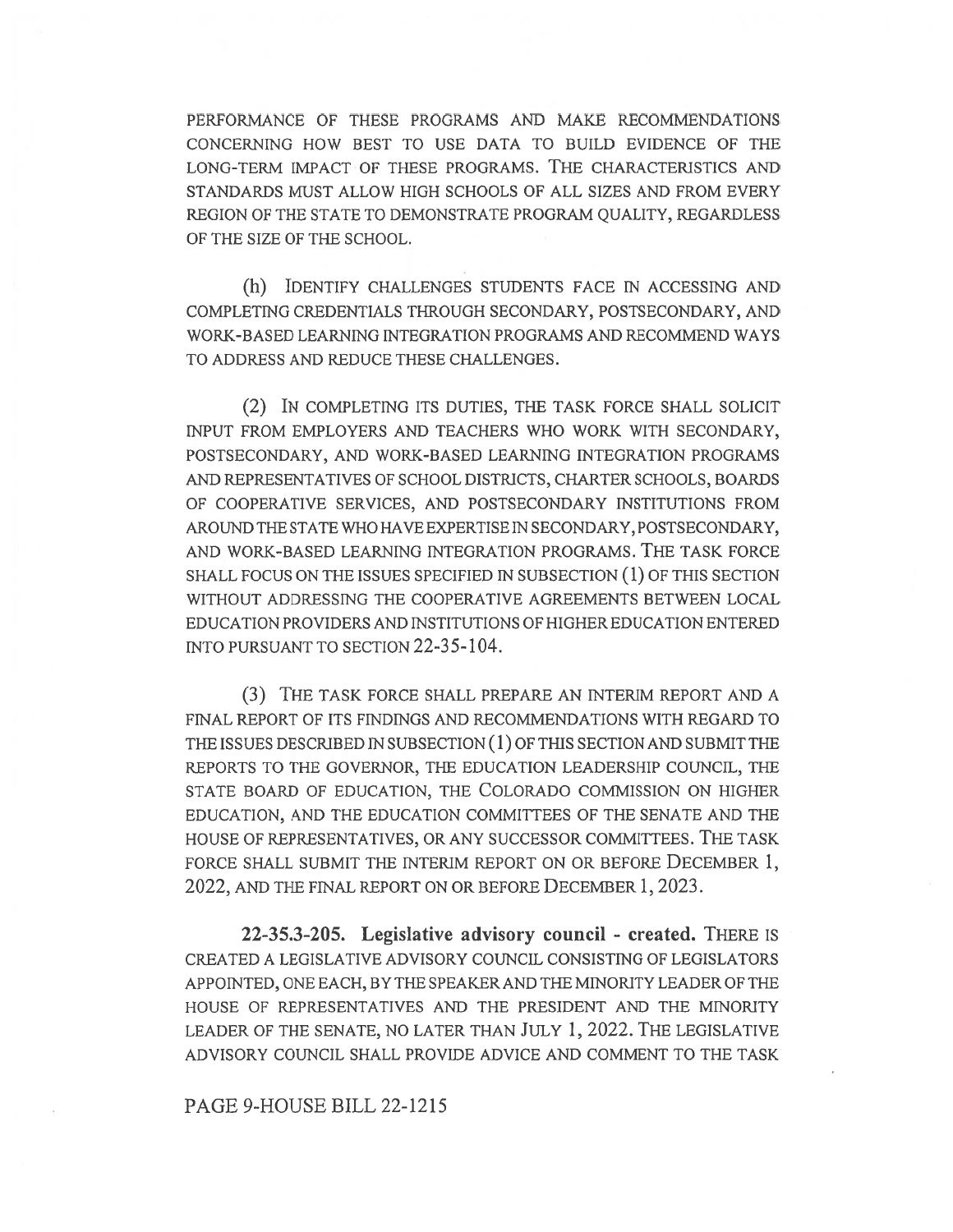FORCE AND ACT AS A LIAISON BETWEEN THE GENERAL ASSEMBLY AND THE TASK FORCE.

22-35.3-206. Repeal of part. THIS PART 2 IS REPEALED, EFFECTIVE JANUARY 1, 2024.

SECTION 2. Appropriation. (1) For the 2022-23 state fiscal year, \$89,123 is appropriated to the department of education. This appropriation is from the general fund, and is based on an assumption that the department will require an additional 0.2 FTE. To implement this act, the department may use this appropriation for college and career readiness.

(2) For the 2022-23 state fiscal year, \$1,966 is appropriated to the legislative department for use by the general assembly. This appropriation is from the general fund.

## PAGE 10-HOUSE BILL 22-1215